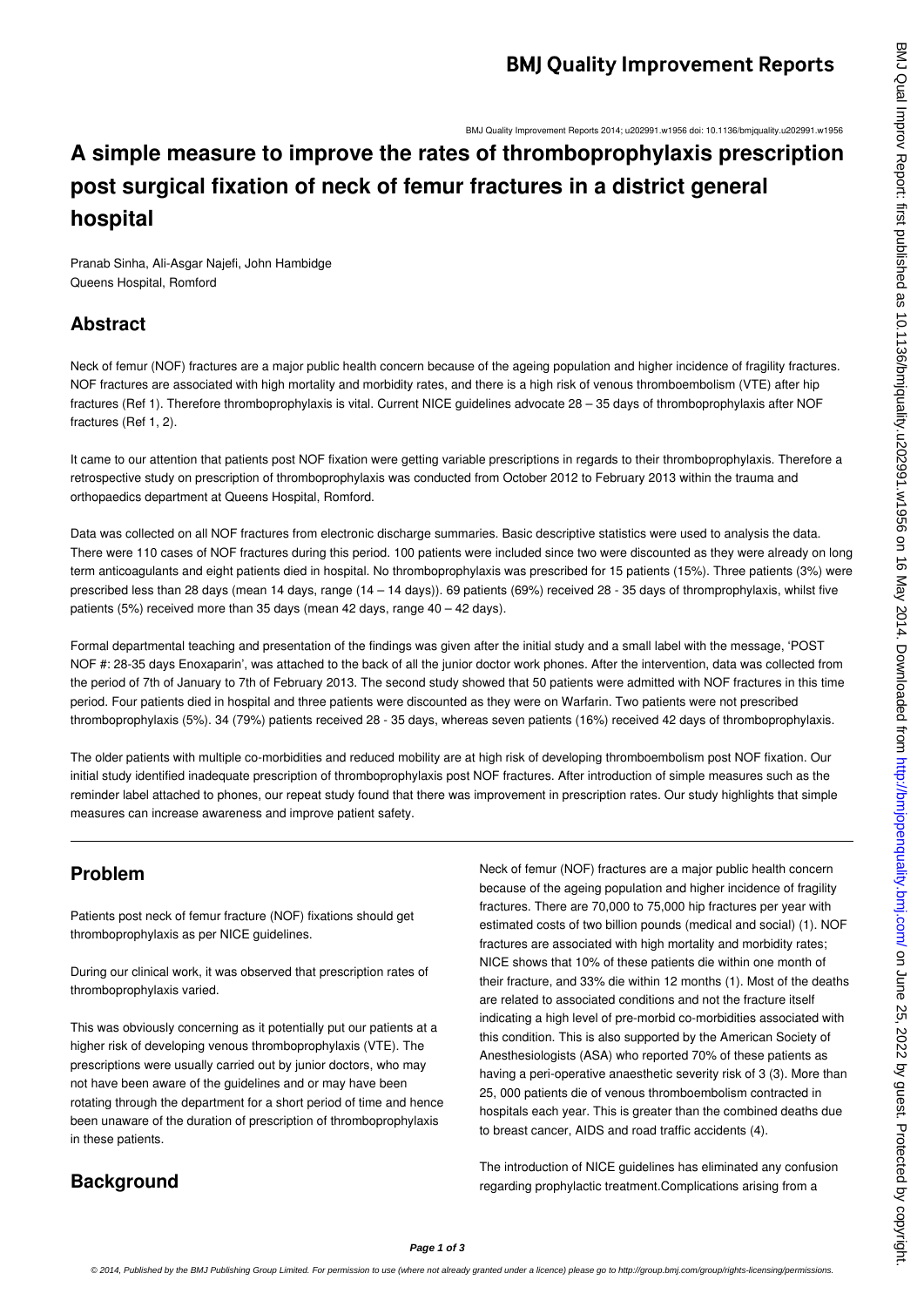# **BMJ Quality Improvement Reports**

single VTE can lead to a significant health care burden, costing the health care services more money and time than if they had used thromboprophylaxis in the beginning and complied with guidelines (5). There is also a risk of medico-legal issues and costs if a patient develop VTE and their caregivers have not complied with prophylactic guidelines. As well as providing better patient care, compliance with guidelines also offers some medico-legal protection.

There is a high risk of venous thromboembolism (VTE) after hip fractures (1), and therefore thromboprophylaxis is vital. Current NICE guidelines advocate 28 – 35 days of thromboprophylaxis after NOF fractures (1). Thromboembolism is present in up to 50% in patient with no thromboprophylaxis (2). We aimed to evaluate whether our department conformed to the NICE guidelines for prescription of thromboprophylaxis in NOF fractures.

### **Baseline measurement**

A retrospective study on our prescription of thromboprophylaxis was conducted from October 2012 to February 2013 within the trauma and orthopaedics department at Queens Hospital, Romford. An electronic system (ehandover) was used to identify the patients who presented with a NOF fracture. This database captured the demographics, diagnosis, date of admission, operation and discharge, a brief history and their subsequent management. The patients were correlated with the electronic discharge summaries to check whether thromboprophylaxis was correctly prescribed. Basic descriptive statistics were used to analysis the data.

The initial study results showed that there were 110 cases of NOF fractures between 1st of Oct to 31st of Dec 2012. 104 were viable results and further two discounted due to being on long term warfarin. Eight patients died in hospital. There were 35 males and 69 females. No thromboprophylaxis was prescribed for 15 patients. Three patients were prescribed less than 28 days (mean 14 days, range 14 - 14 days). 69 patients received: 28 - 35 days of thromprophylaxis, whilst five patients received more than 35 days (mean 42 days, range 40 – 42 days).

## **Design**

The hypothesis was that the simplest measure which increases awareness will be the most beneficial as it was evident that clinicians can forget guidelines or may not be aware of them.

The best ways to increase awareness was discussed between the authors. Initially formal departmental teaching and presentation of the findings was given after the initial study to raise awareness and to see if our prescription rates improved. The authors anticipated that a 'one off' teaching and presentation of the results may not increase compliance in the prescription rates as clinicians may not be able to readily recall the information presented or may not have been able to attend the presentation meeting. Therefore an informal survey was conducted to test this theory.

It soon became clear through a simple informal survey that though a simple presentation can improve awareness, its role was limited. The survey revealed that junior doctors had a hectic Rota along with the fact that the Rota was dynamic, led to some junior doctors not having been able to attend the presentation and or forgetting the guidelines over time.

Initially, a small poster was displayed in the trauma room to serve as a reminder but the feedback from the junior doctors was that the information was not readily available when they needed to recall the duration of thromboprophylaxis for these patients.

After multiple discussions with senior colleagues and the trauma coordinators (whose role was to assist the trauma team in running a smooth service), a proposal was put by the authors to solve the problem related to recalling the duration of thromboprophylaxis.

The authors suggested devising a small reminder note and affixing that to all the work phones carried by the doctors in the department. The hypothesis being that this will give a quick, accurate reminder which was readily accessible as all junior doctors were assigned their specific work phones.

The department authorised access to all the work phones carried by the medical staff and therefore a small label with the message, 'POST NOF #: 28-35 days Enoxaparin' was devised and attached to the back of all the junior doctor work phones. After the intervention, data was collected by the same method from the period of in January and February 2013.

### **Results**

The results from our repeat study showed that during January and February 2013, 50 patients were admitted with NOF fractures. Four patients died in hospital. Three patients were discounted as they were on Warfarin. There were 14 males and 36 females.

Only two patients were not prescribed thromboprophylaxis. 34 patients received: 28 - 35 days of thromprophylaxis. Seven patients received 42 days of thromboprophylaxis.

## **Lessons and limitations**

Our second study sample size was less compared to the first study sample size. Also the study did not focus on whether there were clinical reasons to deviate from the NICE guidelines for thromboprophylaxis. A control group was not deemed appropriate for the study design.

The department regularly ensures that the label reminder remains. This role is carried out by trauma coordinators.

## **Conclusion**

An integrated and multifaceted approach to improve prophylaxis rates should be utilised. Simple measures such as asking

BMJ Qual Improv Report: first published as 10.1136/bmjquality.u202991.w1956 on 16 May 2014. Downloaded from http://bmjopenquality.bmj.com/ on June 25, 2022 by guest. Protected by copyright BMJ Qual Improv Report: first published as 10.1136/bmjquality.u202991.w1956 on 16 May 2014. Downloaded from Amprodod from Rep://bmj.com/ on June 25, 2022 by guest. Protected by copyright.

## **Strategy**